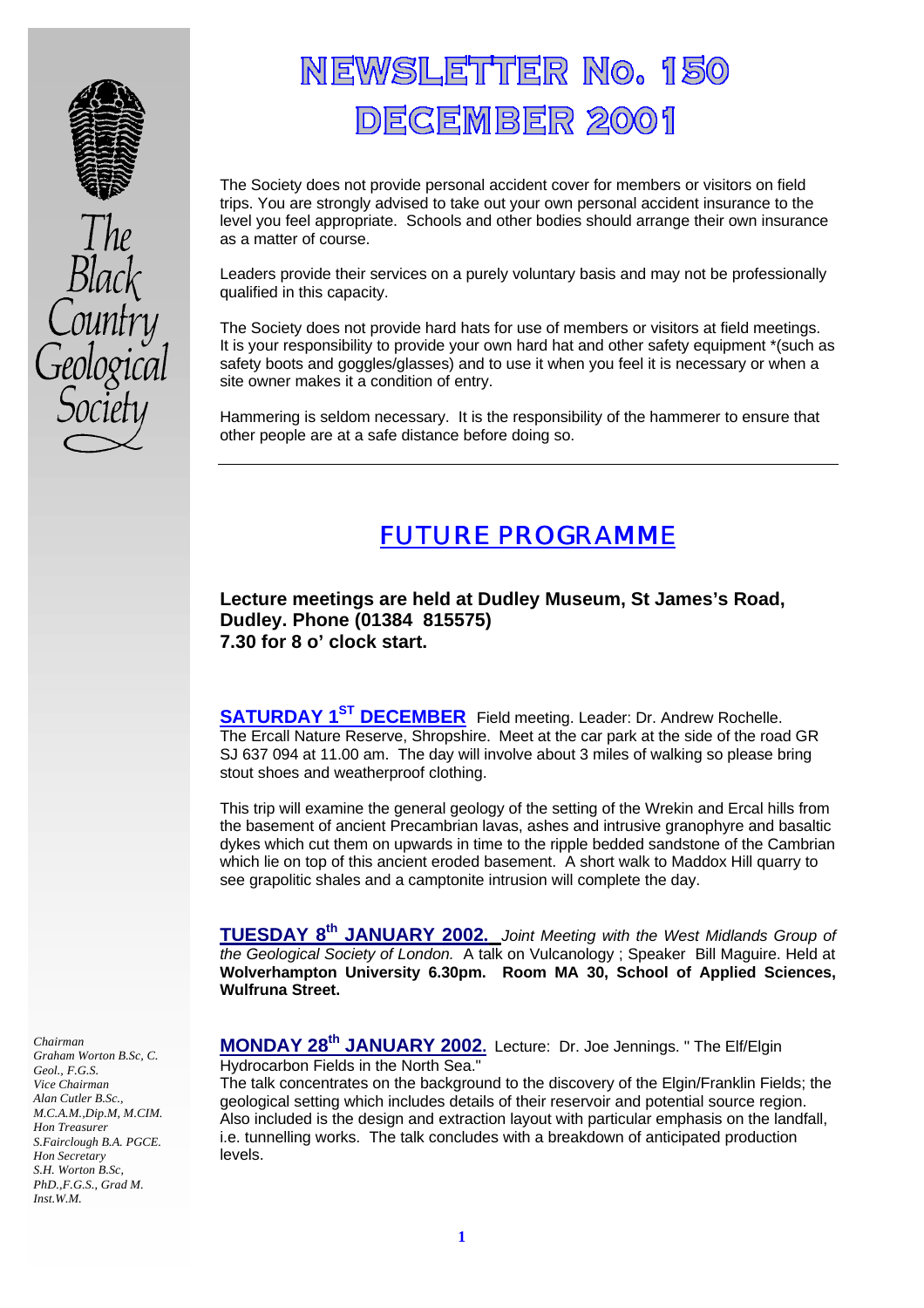**MONDAY 25th FEBRUARY 2002.** ANNUAL GENERAL MEETING at 7.45 pm followed by a lecture - Dr. Jill Norton, B.G.S. Kinsley Dunham Centre, Keyworth, Notts. " Caribbean Volcanoes."

**MONDAY 8th APRIL 2002.** Lecture: John Armitage. "Meteorites and the Search for Life in Retrospective and Prospective."

**MONDAY 29th APRIL 2002.** Lecture: Professor Aftab Khan, Department of Geology, University of Leicester. "Lithospheric Structure and Dynamics of the Kenya Rift."

**SATURDAY 4th MAY 2002.** Field Meeting: Ice Features in Shopshire. Leader: Dr. Andrew Rochelle. Meet at the Canal Warehouse Newport (GR SJ 744 194) on the A 518 at 11.00 am.

The trip will view meadows and subsidence along the road towards Meretown and provide views across moors to look at a glacial landscape. Glacial deposits near the roadside, including a number of glacial boulders, will be examined. A pub stop will be available if required. The party will then go on to view Gnosall Overflow Channel and a saucer shaped area representing a relict glacial lake. Weaver's Hill kame will be visited in order to study till fabric. The final stop will be at the Guild of Monks in order to study eskers and a relict lake shore.

**MONDAY 27th MAY 2002.** Lecture: Dr. Ian David Sutton. "Yellowstone, its Evolution and Geology."

**SUNDAY 7th JULY 2002.** Field meeting: Snailbeach lead and zinc mining area near Shelve, Shropshire. Meet at Snailbeach car park at 11.00 am (GR SJ 373 023, OS 1:50 000 sheet 126)

The trip will examine the mines at Snailbeach and provide views of the Shropshire landscape. At the mine there are interpretive boards and information explaining the structures and life in the mining industry of the area. There is the possibility of underground visits here. A short walk will include many mining features and take in the Lord's Hill Baptist Chapel (1833). At the spoil heaps, samples of the minerals mined and their host rocks can be obtained.

We will stop at Stiperstones Inn for lunch where good food is available. The afternoon session will be spent at The Bog Mine, where another reconstructed and interpreted mining complex and a field study centre are present.

**21st and 22nd SEPTEMBER 2002.** Dudley Rock and Fossil Fair.

## EDITORIAL

Welcome to our  $150<sup>th</sup>$  issue of the Black Country Geological Society newsletter. We are now into our  $27<sup>th</sup>$  year and the editorial group felt that it was somehow very fitting that this edition co-incides with a newer look and includes reports from new initiatives taken by the society in the past year.

This anniversary edition is marked by the fact that this is the very first issue of the newsletter that has been issued electronically, instantaneously and in glorious technicolour to those members and institutions who have signed up to the BCGS email list. You will notice that we have made some other slight changes in presentation and format while respecting the traditions of corporate style.

This is also the edition in which we are able to publish the report of the first student expedition that the society has sponsored. The account of the trip taken by Lucy Hollis to Svalbard, Norway is given on page We hope that you like the changes and that these new initiatives of the society will also become valued parts of the traditions of the society as time goes by.

Please let us know your views.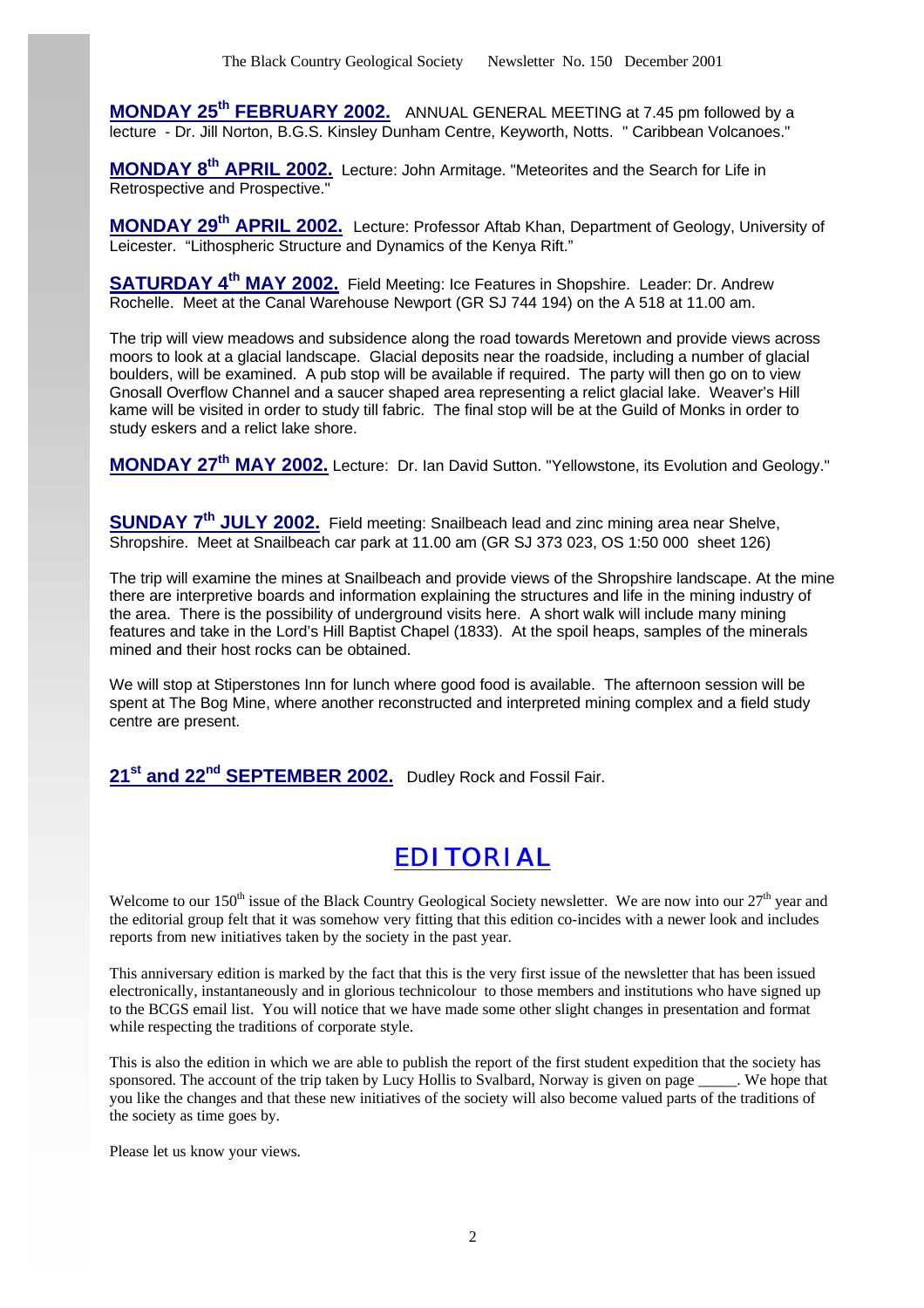# REPORTS

### MONDAY OCTOBER 29<sup>th</sup> 2001 Lecture 'The Disposal of Carbon Dioxide in Spent Oil Wells' by Dr Christopher Rochelle, the British Geological Survey.

The lecture focused on carbon dioxide storage in three principle domains; biomass, oceans and deep underground, as opposed to releasing it into the atmosphere where it may potentially acquire a use for future power generation with improved technology.

Dr Rochelle began with an introduction to climatic change resulting from carbon dioxide emissions. The Intergovernmental Panel on Climate Change (IPCC) are concerned with carbon dioxide emissions having a noticeable effect on the worlds' climate, especially in the period of 1995-2000. Four main gases contribute to climate change namely carbon dioxide, methane, chlorofluorocarbons (CFC's) and oxides of nitrogen. Of these carbon dioxide is the biggest contributor with the greatest effect of around 63.5% in proportion to the other three. This makes it the main target to be tackled.

In the last 200 years carbon dioxide concentrations have risen sharply and continue to do so. The IPCC have tried setting up the Kyoto Protocol involving the main carbon dioxide producing nations reducing global emissions by 60% by 2018. The UK aims to reduce emissions by up to 23% by 2010.

Industry, transport and power stations are the main contributors of carbon dioxide production. Individually it is easy to tackle emissions from transport or industry. However this may in turn shift carbon dioxide production in a way that makes power stations emit more. The UK, Germany and Italy are the greatest carbon dioxide producers in Europe, mainly from fossil fuel burning power stations. Whilst Norway and France produce the least carbon dioxide as a result of making greater use of hydroelectric and nuclear power stations.

So what can be done to reduce the levels of carbon dioxide? Firstly reduction in the use of energy and improvement in energy efficiency would help to reduce emissions. Switching to alternative energy resources such as gas, renewables; wind, wave and solar, and nuclear power. However these methods all have problems of space and intermittent supply. Another alternative is the capture and sequestration of carbon dioxide. That is separating, transporting and storing it in another domain such as the oceans, biosphere (biomass) or geosphere (below ground).

Next Chris went on to describe the advantages and disadvantages of these three domains.

- 1. The oceans are a controversial domain. Methods already exist of seeding algal blooms, with iron, to absorb carbon dioxide. However the algae removes oxygen from the oceanic water as well as smothering the ocean floor once a bloom grows and dies. Alternatively carbon dioxide could be ejected into deep oceanic waters as a liquid or gas hydrates. This poses the problem of increasing oceanic acidity, however, if a leak were to occur if the oceanic waters were insufficiently mixed.
- 2. Use of the biosphere involves locking carbon dioxide up in biomass such as forests. However these take up space, can cause soil depletion and are prone to destruction by wind or fire.
- 3. The geosphere provides a practical solution for today's technology. Costs the same as disposal in the oceans, provides long term storage with little or no environmental concerns. A number of carbon dioxide traps occur naturally. In the US limestone rocks domed by from igneous intrusions are utilised by oil companies. In Europe natural carbon dioxide is associated with shallow surface springs and geothermal activity in France and Italy. Hot springs in Germany also provide a source of natural carbon dioxide.

Too much carbon dioxide leads to increased soil acidity which results in the death of trees and other vegetation. Being denser than air it also accumulates caverns, valleys and volcanic craters where it can suffocate animal and human life.

How can carbon dioxide be stored underground? At normal temperatures and pressures gaseous carbon dioxide take up a large volume. Increasing temperature and pressure will reduce this volume by as much as a quarter to eventually form a 'super critical fluid'. Solid carbon dioxide, or 'dry ice', exists at around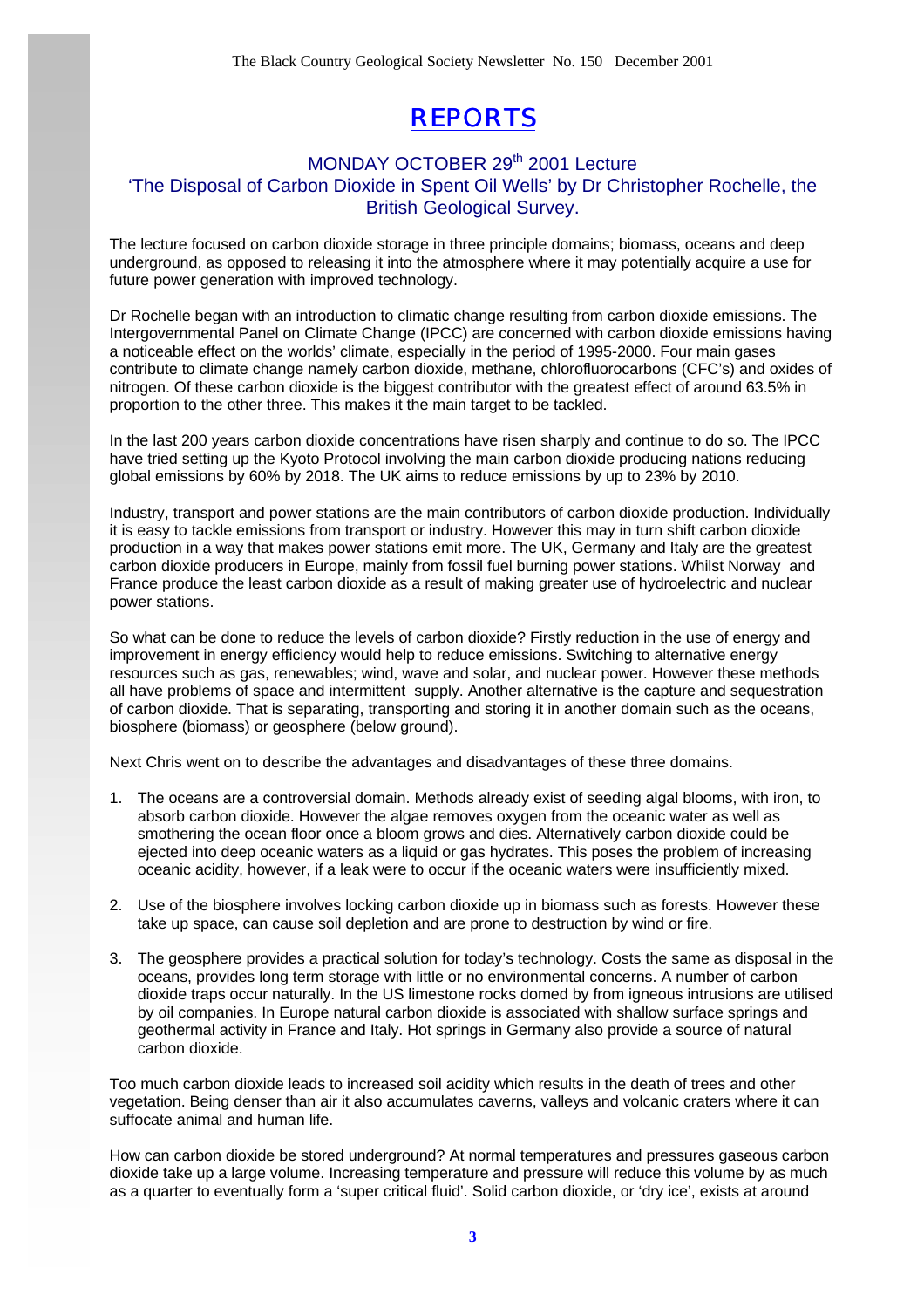pressures of 5.1 atmospheres and a temperature below -78°. At around 67 atmospheres and between 56-25°C carbon dioxide exists as a liquid. Gaseous and liquid carbon dioxide are indistinguishable around 72.8 atmospheres and 31°C and said to be in a supercritical state that corresponds to a depth of 700m below ground. This supercritical state will enable carbon dioxide to float on water and is ideal for underground storage. Aquifers, oil and gas fields all have huge potential storage capacities for carbon dioxide where it may sit for millions of years.

For the final part of the talk Dr Rochelle discussed ongoing projects and the economics of underground carbon dioxide storage. Pan Canadian increase oil production at their Weyborn site by pumping carbon dioxide into the reservoir to displace oil. A US gasification plant provides the carbon dioxide which it produces as a waste product..

In it's North Sea gas fields, Stat Oil, has displaced natural gas using 1 million tons of carbon dioxide since 1996. Seismic studies show how the carbon dioxide breaks through and ponds beneath successive layers of capping strata.

### CONSERVATION COLUMN

#### **Seven Sisters Cavern Collapse, 20th October 2001**

As you may know the lower levels of the Seven Sisters Caverns at Wrens Nest have been slowly deteriorating since the mines were abandoned early in the last century. A loud fall was reported in September 2001. This was followed on the  $20<sup>th</sup>$  October by a surface collapse event. This event produced a sink hole and large subsidence crater which disturbed a number of trees, made substantial noise and dust and achieved substantial press coverage including TV footage of another collapse on the following morning while a local BBC new team were actually on the site. All of these events occurred in the excluded areas within safety fences which were put in place many years before because of the extremely hazardous condition of the underground parts of the mine. Dudley MBC in partnership with other specialists including English Nature are currently assessing the risks and liabilities posed by the ongoing instability and the options for making them stable in the longer term. In the interim period the engineers have established an additional safety measure of viewing platform and adjacent footpath closure with further fencing and attendant site security. I will give an update on this situation in the next newsletter

#### **Other Wrens Nest News**

The 86m of rock core taken during the drilling works at Mons Hill that I mentioned in the last newsletter, should soon be under scientific scrutiny at the University of Birmingham School of Earth Sciences. Further to a meeting that I had with Dr Paul Smith and Dr Alan Thomas, we hope to have the core quartered. The museum will hold a quarter as a stratigraphical/ scientific reference and the rest will be carefully logged and sampled for palaeontological and sedimentological analysis. This 'fresh' and undisturbed core could add much to our knowledge about the area during Much Wenlock Times.

We also hope to get permission from English nature to take further samples of bentonite from various horizons at the reserve and other localities to look for microfossils. This is an extension to the work that David Ray did at the University of Cincinnati where he noted the presence of microfossils in the bentonites. These are two exciting projects and will give us a better understanding of the importance of these sites to bolster future World Heritage work and add to the importance of the Dudley Collection.

#### **Geological Site Management Workshop, Peterborough**

The BCGS have been invited to present our experience of protecting, managing and using a variety of different types of geological site at this important conservation workshop. The purpose being to update the *'Handbook of Earth Science Conservation'* appendix to the 1990 strategy document *'Earth Science Conservation in Great Britain'*. This with the RIGS Handbook are probably the most important source documents for information relating to the practicalities and options that are available for such sites.

The BCGS was one of only seven organisations in Britain in 1990 that was doing something about the loss of local geological sites that had been occurring at increasing frequency up to that point. In the years following the publication and launch of the strategy document, the RIGS network has become established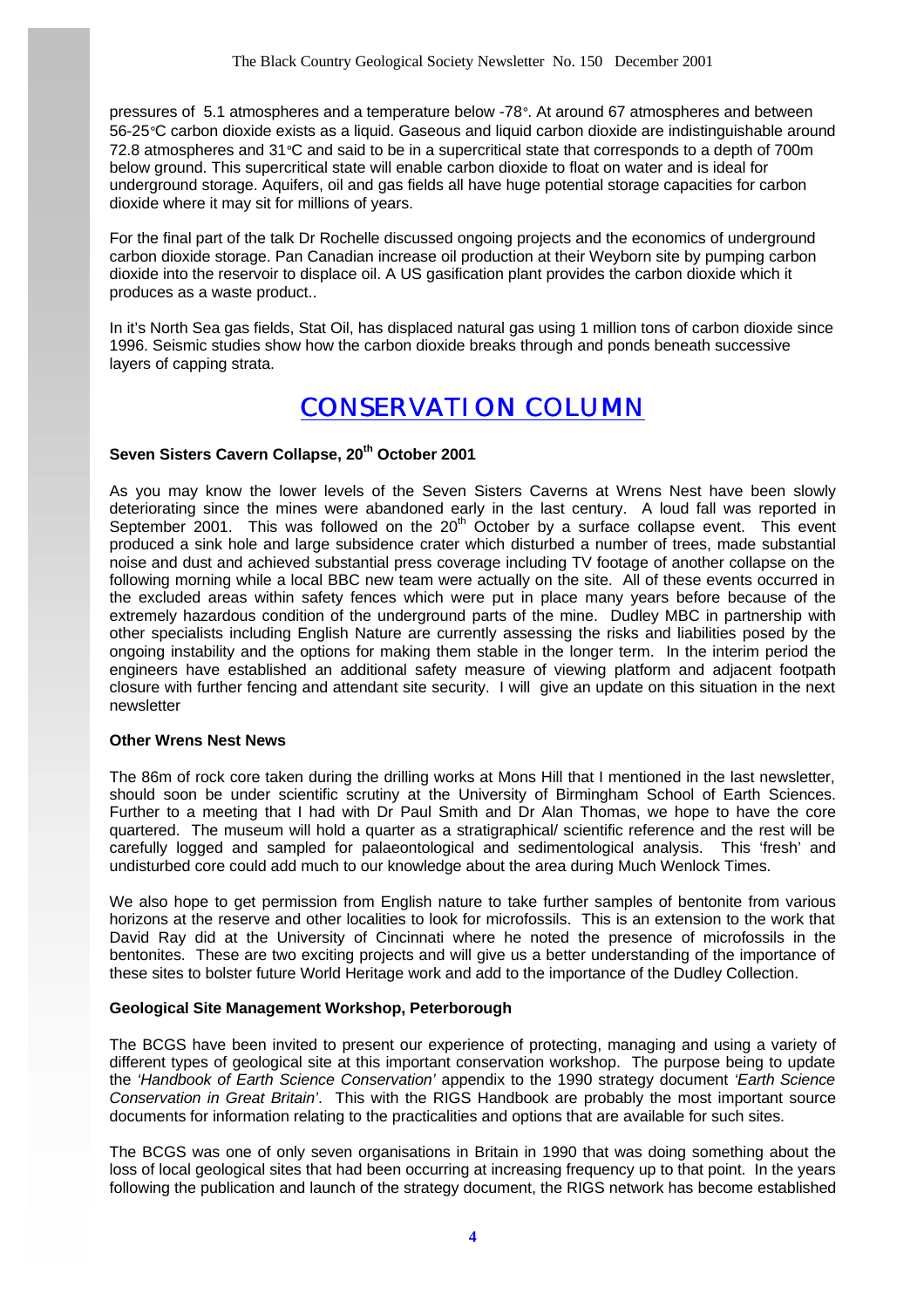and is now a major force in natural heritage conservation. We have learned a lot about the difficulties and possibilities in those years and hopefully our input will be a valuable addition to the revised document.

#### **Dudley Museum Collections and Display**

After what has been a very difficult year for the museum, we are getting back on our feet. By the publication of this newsletter, a temporary geological gallery will be in the process of being fitted out in gallery 4 which is upstairs in the museum. This will be called 'Moments in Time' and will allow us to stage a variety of temporary geological exhibitions until the Time Trail Gallery and adjacent teaching area are in place.

This room will feature six large display cases that we obtained from the Ashmolean Museum in Oxford and has plenty of wall and window space to use for interpretation. In the first place am planning to include a wide selection of the fine Silurian and Coal Measures fossils, many of which have never been on public display before to my knowledge. There will be recent acquisitions and select pieces which illustrate processes and the way to read and understand the story behind the fossil evidence.

But this is a great opportunity to be creative. The nature of this gallery will allow a regular change over of geological material and themes as well as providing the basic educational resources for geology that have been so desperately lacking since the loss of the Time Trail.

**I would therefore love to hear your views** about the kind of geology that you would like to see on display at the museum-whatever that may be!

I have already been approached by a gentleman who has a world-class collection of Ammonites which I wish to use to stage a special display along the lines of the 'Trilobites of the World' exhibition in the millennium year. Ideally this will co-incide with the 2002 Rock & Fossil Fair For the first time ever we are in a position to

Until next time……….. Graham W

## OTHER NEWS ITEMS

Lapworth Lecture. 5.00 pm in the 'Large Hills' Lecture Theatre, School of Earth Sciences.

Tuesday December 4<sup>th</sup>. Dr Gareth George (University of Greenwich). "Sedimentology and sequence stratigraphy of Upper Carboniferous (Namurian) sequences from South Wales. Contact Jon Clatworthy, Curator of the Lapworth Museum, for further details. 0121 414 7294.

#### Lucy Hollis – sponsored student

You may remember at the last AGM we agreed to sponsor Lucy Hollis, a geology student at King Edward VI College Stourbridge. She took part in the British Schools Exploring Society trip to Svalbard in July 2001. She has now sent us a full report of her experiences which will be in the next edition of the newsletter.

# CONTACT US

Hon. Secretary: Editorial Team<br>
Discrete Books and the Control of Control of Control of Control of Control of Control of Control of Control o<br>
Dudley Museur

Dudley Museum and Art Gallery 1 St James' Road Dudley DY1 1HU

Tel 01384 815574 Or email Museum.pls@mbc.dudley.gov.uk